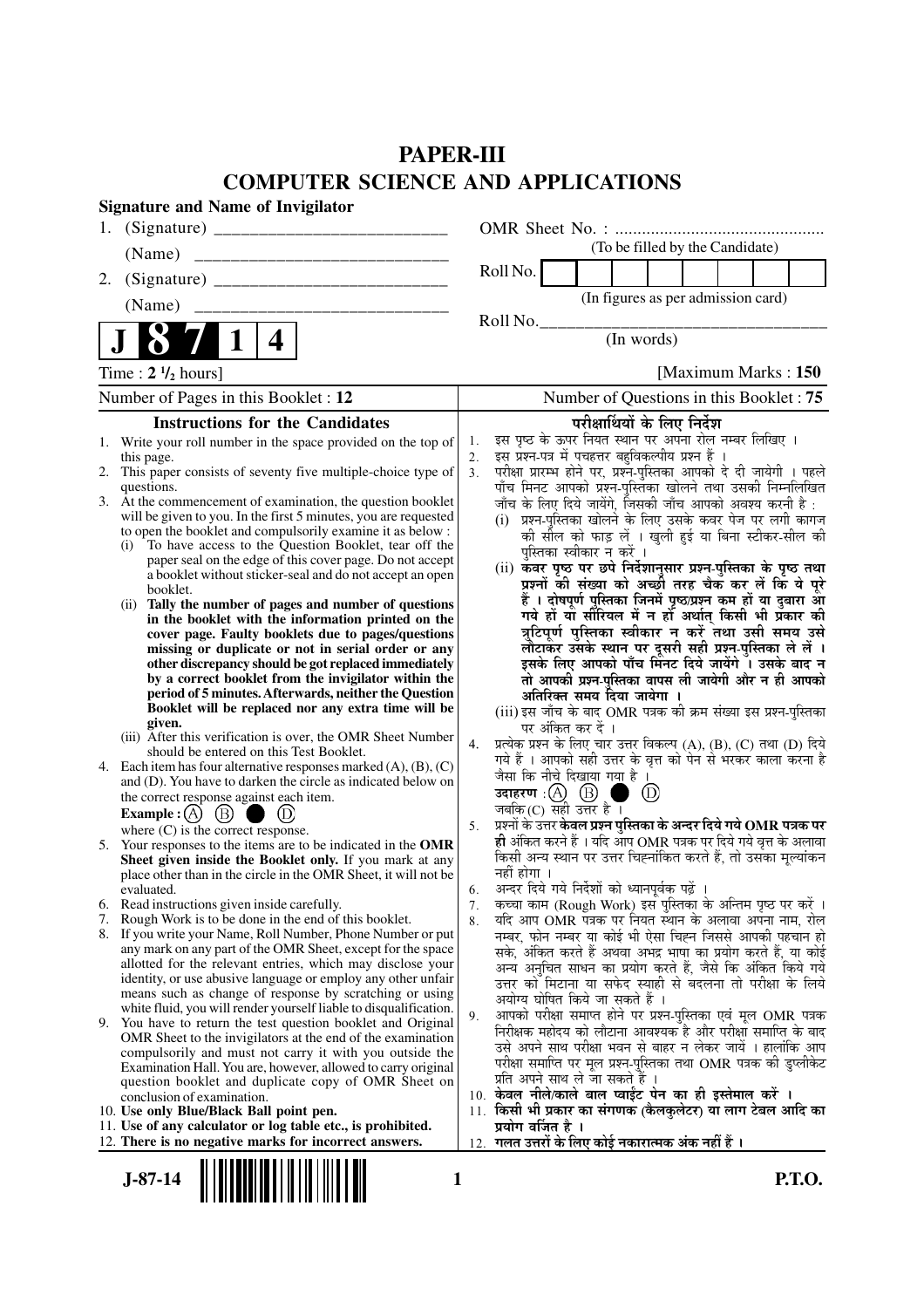## **COMPUTER SCIENCE & APPLICATIONS Paper – III**

**Note :** This paper contains **seventy five (75)** objective type questions of **two (2)** marks each. **All** questions are compulsory.

- **1.** Beam-penetration and shadow-mask are the two basic techniques for producing color displays with a CRT. Which of the following is not true?
	- I. The beam-penetration is used with random scan monitors.
	- II. Shadow-mask is used in rasterscan systems.
	- III. Beam-penetration method is better than shadow-mask method.
	- IV. Shadow-mask method is better than beam-penetration method.
	- (A) I and II  $(B)$  II and III
	- (C) III only (D) IV only
- **2.** Line caps are used for adjusting the shape of the line ends to give them a better appearance. Various kinds of line caps used are
	- (A) Butt cap and sharp cap
	- (B) Butt cap and round cap
	- (C) Butt cap, sharp cap and round cap
	- (D) Butt cap, round cap and projecting square cap
- **3.** Given below are certain output primitives and their associated attributes. Match each primitive with its corresponding attributes :

|               | $List-I$      |               | List – $\Pi$              |                        |  |  |
|---------------|---------------|---------------|---------------------------|------------------------|--|--|
| a. Line       |               |               |                           | i. Type, Size, Color   |  |  |
|               | b. Fill Area  |               | ii. Color, Size, Font     |                        |  |  |
| c. Text       |               |               | iii.Style, Color, Pattern |                        |  |  |
|               | d. Marker     |               |                           | iv. Type, Width, Color |  |  |
| <b>Codes:</b> |               |               |                           |                        |  |  |
|               | a             | h             | $\mathbf c$               | d                      |  |  |
| (A)           | $\mathbf{i}$  | $\mathbf{ii}$ | iii                       | iv                     |  |  |
| (B)           | $\mathbf{ii}$ | i             | iii                       | iv                     |  |  |
| (C)           | iv            | iii           | ii                        | i                      |  |  |
|               | iii           | $\mathbf{1}$  | iv                        | ŤŤ.                    |  |  |
|               |               |               |                           |                        |  |  |

- **4.** Consider a window bounded by the lines :  $x = 0$ ;  $y= 0$ ;  $x = 5$  and  $y = 3$ . The line segment joining  $(-1, 0)$  and (4, 5), if clipped against this window will connect the points
	- $(A)$   $(0, 1)$  and  $(2, 3)$
	- (B) (0, 1) and (3, 3)
	- $(C)$   $(0, 1)$  and  $(4, 3)$
	- (D) (0, 1) and (3, 2)
- **5.** Which of the following color models are defined with three primary colors ? (A) RGB and HSV color models
	- (B) CMY and HSV color models
	- (C) HSV and HLS color models
	- (D) RGB and CMY color models
- **6.** In a digital transmission, the receiver clock is 0.1 percent faster than the sender clock. How many extra bits per second does the receiver receive if the data rate is 1 Mbps ? (A)  $10 \text{ bps}$  (B)  $100 \text{ bps}$ (C) 1000 bps (D) 10000 bps
- **7.** Given  $U = \{1, 2, 3, 4, 5, 6, 7\}$  $A = \{(3, 0.7), (5, 1), (6, 0.8)\}\$
- then  $\tilde{A}$  will be : (where  $\sim \rightarrow$  complement) (A)  $\{(4, 0.7), (2, 1), (1, 0.8)\}\$ 
	- (B) { $(4, 0.3)$ ,  $(5, 0)$ ,  $(6, 0.2)$ }
	- (C)  $\{(1, 1), (2, 1), (3, 0.3), (4, 1),$  $(6, 0.2), (7, 1)$
	- (D)  $\{(3, 0.3), (6.0.2)\}\$
- **8.** Consider a fuzzy set old as defined below Old =  $\{(20, 0.1), (30, 0.2), (40, 0.4),\}$  $(50, 0.6), (60, 0.8), (70, 1), (80, 1)$ Then the alpha-cut for alpha  $= 0.4$  for the set old will be  $(A) \{ (40, 0.4) \}$  (B) {50, 60, 70, 80}  $(C) \{ (20, 0.1), (30, 0.2) \}$ (D) {(20, 0), (30, 0), (40, 1),
- Paper-III 2 J-87-14  $(50, 1), (60, 1), (70, 1), (80, 1)$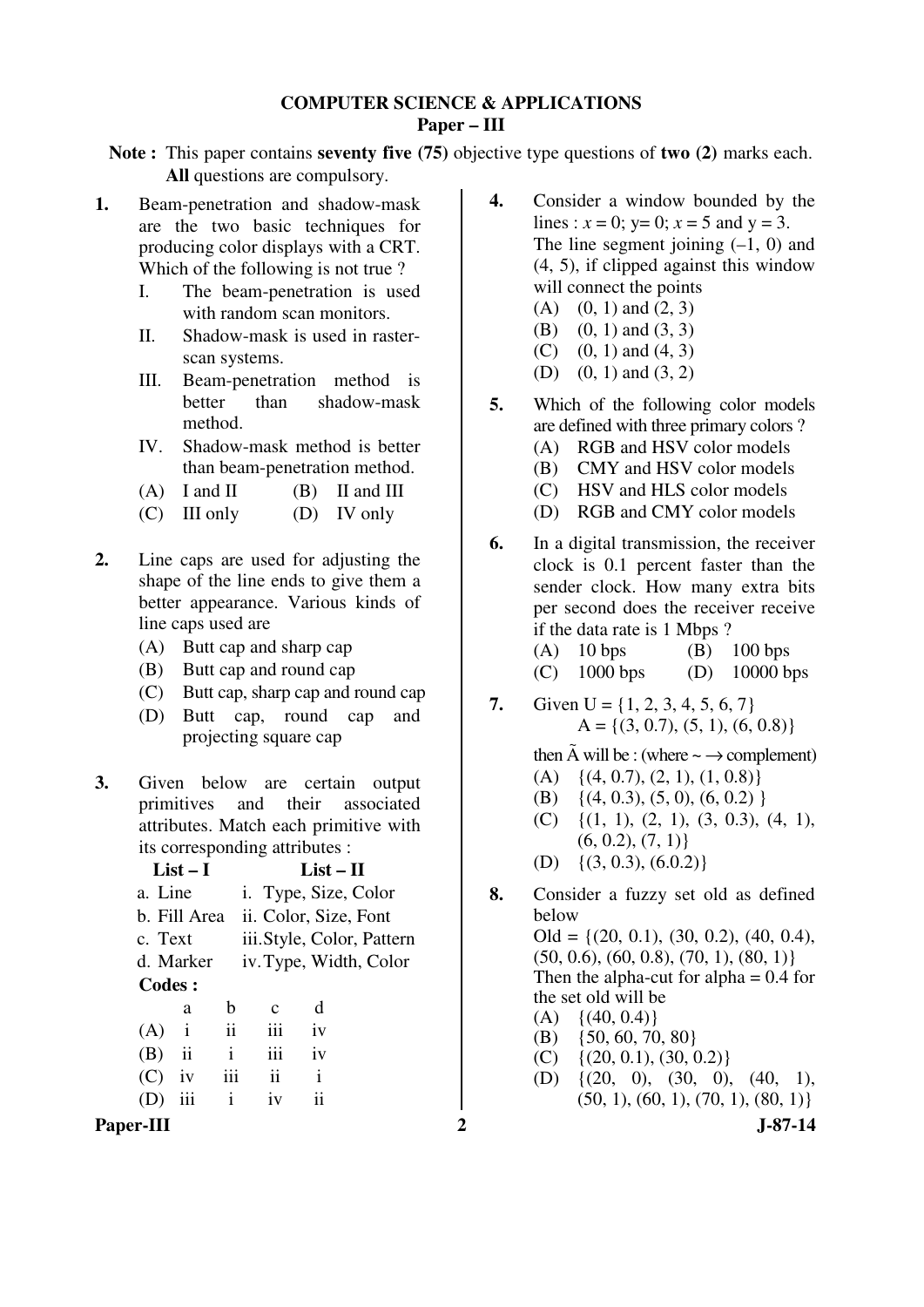- **9.** Perceptron learning, Delta learning and LMS learning are learning methods which falls under the category of
	- (A) Error correction learning learning with a teacher
	- $(B)$  Reinforcement learning with a critic
	- (C) Hebbian learning
	- (D) Competitive learning learning without a teacher
- **10.** Code blocks allow many algorithms to be implemented with the following parameters :
	- (A) clarity, elegance, performance
	- (B) clarity, elegance, efficiency
	- (C) elegance, performance, execution
	- (D) execution, clarity, performance
- **11.** Match the following with respect to the jump statements :

| $List-I$      |              |    | $List-II$     |                                |
|---------------|--------------|----|---------------|--------------------------------|
| a. return     |              |    |               | <i>i.</i> The conditional test |
|               |              |    | and increment |                                |
|               |              |    | portions      |                                |
| b. goto       |              |    |               | ii. A value associated         |
|               |              |    | with it       |                                |
| c. break      |              |    |               | iii. Requires a label for      |
|               |              |    | operation     |                                |
| d. continue   |              |    |               | iv. An exit from only          |
|               |              |    |               | the innermost loop             |
| <b>Codes:</b> |              |    |               |                                |
| a             | b            |    |               |                                |
|               | iii          | iv |               |                                |
|               | $\mathbf{L}$ |    |               |                                |

| $\cdot$ - $\cdot$ |     |    |    |
|-------------------|-----|----|----|
| $(B)$ iii         | iv  |    | 11 |
| $(C)$ iv          | 111 | 11 |    |
| $(D)$ iv          | 111 |    | 11 |

- **12.** The control string in C++ consists of three important classifications of characters
	- (A) Escape sequence characters, Format specifiers and Whitespace characters
	- (B) Special characters, White-space characters and Non-white space characters
	- (C) Format specifiers, White-space characters and Non-white space characters
	- (D) Special characters, White-space characters and Format specifiers

**13.** Match the following with respect to I/O classes in object oriented programming :

| $List-I$                   |     |                            | List – $\Pi$            |  |  |
|----------------------------|-----|----------------------------|-------------------------|--|--|
| a. fopen $()$              |     |                            | i. returns end of file. |  |  |
| b. fclose()                |     | ii. return for any         |                         |  |  |
|                            |     |                            | problem report          |  |  |
| c. ferror $()$             |     | iii.returns 0              |                         |  |  |
| $d.$ feof $()$             |     | iv. returns a file pointer |                         |  |  |
| <b>Codes:</b>              |     |                            |                         |  |  |
| a                          | h   | c                          | d                       |  |  |
| (A)<br>1V                  | i   | ii                         | iii                     |  |  |
| iii<br>(B)                 | i   | iv                         | ii                      |  |  |
| $\ddot{\mathbf{i}}$<br>(C) | 111 | 1V                         | i                       |  |  |
| 1V                         | 111 |                            | $\overline{11}$         |  |  |

- **14.** Which one of the following describes the syntax of prolog program ?
	- I. Rules and facts are terminated by full stop (.)
	- II. Rules and facts are terminated by semicolon (;)
	- III. Variables names must start with upper case alphabets.
	- IV. Variables names must start with lower case alphabets.

**Codes :** 

| $(A)$ I, II  | $(B)$ III, IV |
|--------------|---------------|
| $(C)$ I, III | $(D)$ II, IV  |

- **15.** Let L be any language. Define even (W) as the strings obtained by extracting from W the letters in the even-numbered positions and  $even(L) = {even (W) | W \in L}.$  We define another language Chop (L) by removing the two leftmost symbols of every string in L given by  $Chop(L) = \{ W | v W \in L, with | v | = 2 \}.$  If L is regular language then
	- (A) even(L) is regular and  $Chop(L)$ is not regular.
	- (B) Both even(L) and Chop(L) are regular.
	- (C) even(L) is not regular and Chop(L) is regular.
	- (D) Both even(L) and Chop(L) are not regular.

**J-87-14 3 Paper-III**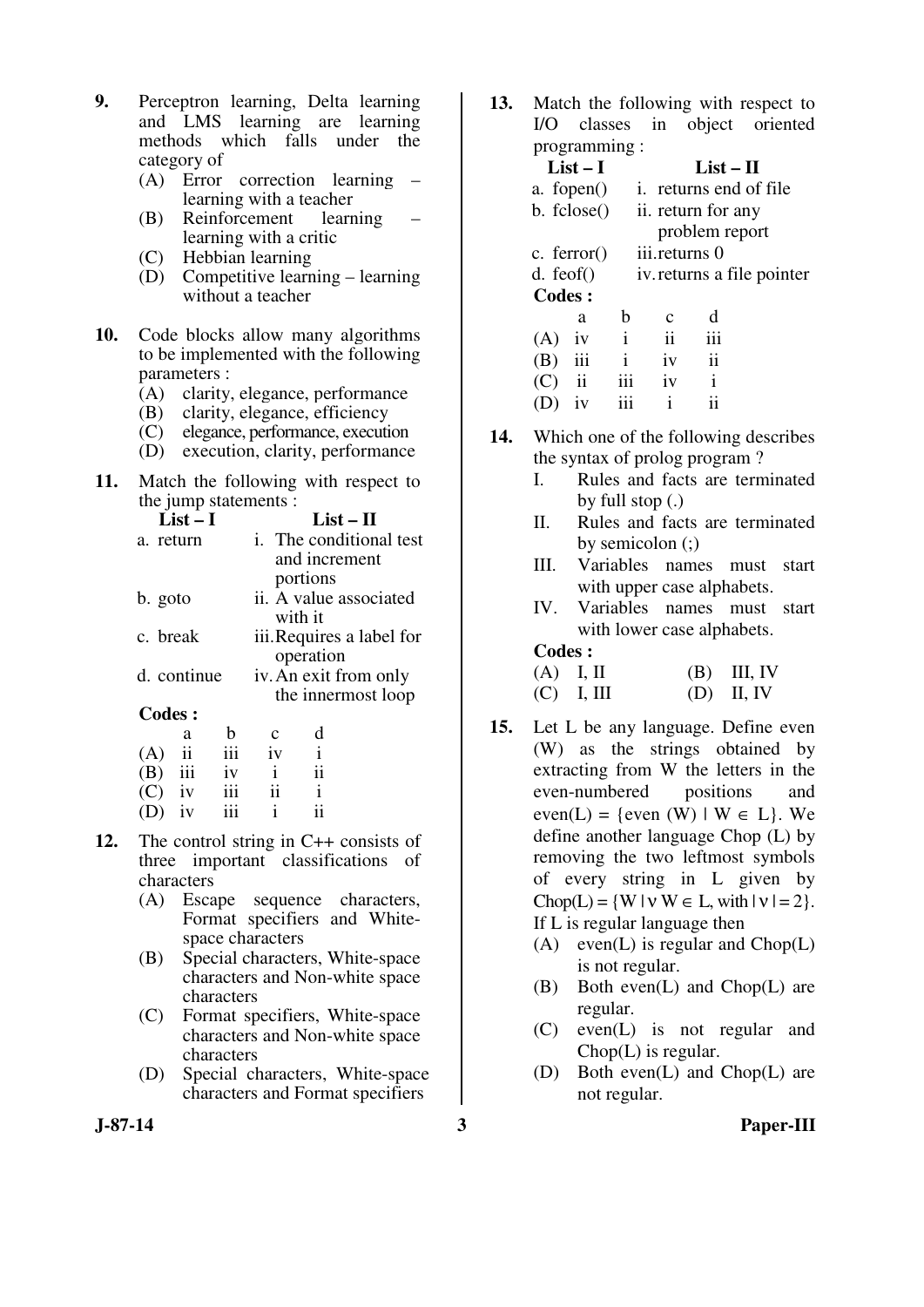- **16.** Software testing is
	- (A) the process of establishing that errors are not present.
	- (B) the process of establishing confidence that a program does what it is supposed to do.
	- (C) the process of executing a program to show that it is working as per specifications.
	- (D) the process of executing a program with the intent of finding errors.
- **17.** Assume that a program will experience 200 failures in infinite time. It has now experienced 100 failures. The initial failure intensity was 20 failures/CPU hr. Then the current failure intensity will be
	- (A) 5 failures/CPU hr
	- (B) 10 failures/CPU hr.
	- (C) 20 failures/CPU hr.
	- (D) 40 failures/CPU hr.
- **18.** Consider a project with the following functional units :
	- Number of user inputs  $= 50$
	- Number of user outputs  $= 40$
	- Number of user enquiries = 35
	- Number of user files  $= 06$
	- Number of external interfaces = 04
	- Assuming all complexity adjustment factors and weighing factors as average, the function points for the project will be
	- (A) 135 (B) 722
	- (C) 675 (D) 672
- Paper-III **4** J-87-14

| 19.<br>Match the following: |                |                             |                     |                |                                        |  |  |  |  |
|-----------------------------|----------------|-----------------------------|---------------------|----------------|----------------------------------------|--|--|--|--|
|                             |                | $List-I$                    |                     |                | $List-II$                              |  |  |  |  |
|                             | a. Correctness |                             |                     |                | i. The extent to                       |  |  |  |  |
|                             |                |                             |                     |                | which a software                       |  |  |  |  |
|                             |                |                             |                     |                | tolerates the                          |  |  |  |  |
|                             |                |                             |                     |                | unexpected                             |  |  |  |  |
|                             |                |                             |                     |                | problems                               |  |  |  |  |
|                             | b. Accuracy    |                             |                     |                | ii. The extent to                      |  |  |  |  |
|                             |                |                             |                     |                | which a software                       |  |  |  |  |
|                             |                |                             |                     |                | meets its                              |  |  |  |  |
|                             |                |                             |                     | specifications |                                        |  |  |  |  |
|                             | c. Robustness  |                             |                     |                | iii. The extent to<br>which a software |  |  |  |  |
|                             |                |                             |                     |                |                                        |  |  |  |  |
|                             |                |                             |                     | has specified  |                                        |  |  |  |  |
|                             |                |                             |                     | functions      |                                        |  |  |  |  |
|                             |                | d. Completeness iv. Meeting |                     |                |                                        |  |  |  |  |
|                             |                |                             |                     |                | specifications                         |  |  |  |  |
|                             |                |                             |                     |                | with precision                         |  |  |  |  |
|                             | <b>Codes:</b>  |                             |                     |                |                                        |  |  |  |  |
|                             |                | a                           | b                   | C              | d                                      |  |  |  |  |
|                             | (A)            | ii                          | iv                  | $\mathbf{i}$   | iii                                    |  |  |  |  |
|                             | $(B)$ i        |                             | $\ddot{\mathbf{i}}$ | iii            | iv                                     |  |  |  |  |
|                             | (C)            | ii                          | $\mathbf{i}$        | iv             | iii                                    |  |  |  |  |

**20.** Which one of the following is not a definition of error ?

 $(D)$  iv ii ii

- (A) It refers to the discrepancy between a computed, observed or measured value and the true, specified or theoretically correct value.
- (B) It refers to the actual output of a software and the correct output.
- (C) It refers to a condition that causes a system to fail.
- (D) It refers to human action that results in software containing a defect or fault.
- **21.** Which one of the following is not a key process area in CMM level 5 ?
	- (A) Defect prevention
	- (B) Process change management
	- (C) Software product engineering
	- (D) Technology change management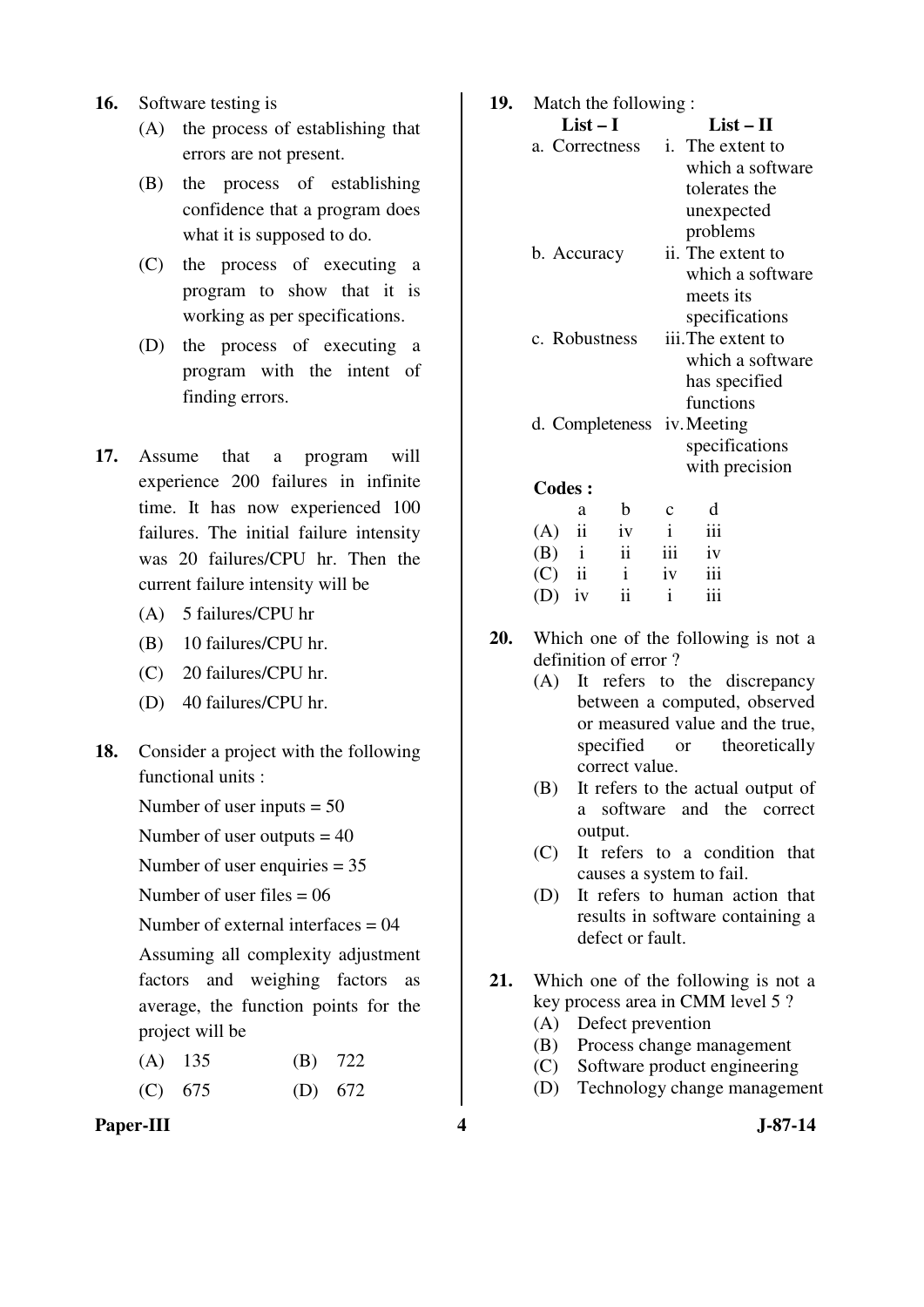- **22.** Consider the following relational schemas for a library database : Book (Title, Author, Catalog\_no, Publisher, Year, Price) Collection(Title, Author, Catalog\_no) with the following functional dependencies :
	- I. Title, Author  $\rightarrow$  Catalog no
	- II. Catalog no  $\rightarrow$  Title, Author, Publisher, Year

III. Publisher, Title, Year  $\rightarrow$  Price Assume (Author, Title) is the key for both schemas. Which one of the following is true ?

- (A) Both Book and Collection are in BCNF.
- (B) Both Book and Collection are in 3NF.
- (C) Book is in 2NF and Collection in 3NF.
- (D) Both Book and Collection are in 2NF.
- **23.** Specialization Lattice stands for
	- (A) An entity type can participate as a subclass in only one specialization.
	- (B) An entity type can participate as a subclass in more than one specialization.
	- (C) An entity type that can participate in one specialization.
	- (D) An entity type that can participate in one generalization.

#### **24.** Match the following :

**List – I List – II** 

- a. Timeout ordering i. Wait for graph protocol
- b. Deadlock prevention ii. Roll back c. Deadlock detection iii. Wait-die scheme d. Deadlock iv. Thomas Write
- recovery Rule  **Codes :**  a b c d
	- $(A)$  iv iii i ii (B) iii ii iv i  $(C)$  ii i iv iii (D) iii i iv iii
- **25.** Consider the schema  $R = \{S, T, U, V\}$  and the dependencies  $S \to T$ ,  $T \to U$ ,  $U \to V$  and  $V \to S$ If  $R = (R_1 \text{ and } R_2)$  be a decomposition such that  $R_1 \cap R_2 = \phi$ then the decomposition is (A) not in 2NF (B) in 2NF but not in 3NF (C) in 3NF but not in 2NF (D) in both 2NF and 3NF
- **26.** Which one of the following is not a Client-Server application ? (A) Internet chat (B) Web browser (C) E-mail (D) Ping
- **27.** Which of the following concurrency protocol ensures both conflict serializability and freedom from deadlock :
	- I. 2-phase locking
	- II. Time phase ordering
	- $(A)$  Both I & II
	- (B) II only
	- (C) I only
	- (D) Neither I nor II

#### **28.** Match the following :

|               | List $-1$   |               |                     |                       | List – II       |  |  |
|---------------|-------------|---------------|---------------------|-----------------------|-----------------|--|--|
|               | a. Expert   |               |                     | <i>i</i> . Pragmatics |                 |  |  |
|               | systems     |               |                     |                       |                 |  |  |
|               | b. Planning |               | ii. Resolution      |                       |                 |  |  |
|               | c. Prolog   |               |                     | iii.Means-end         |                 |  |  |
|               |             |               |                     | analysis              |                 |  |  |
|               | d. Natural  |               |                     |                       | iv. Explanation |  |  |
|               | language    |               |                     |                       | facility        |  |  |
|               | processing  |               |                     |                       |                 |  |  |
| <b>Codes:</b> |             |               |                     |                       |                 |  |  |
|               | a           | b             | C                   | d                     |                 |  |  |
| (A)           | iii         | iv            | $\mathbf{i}$        | ii                    |                 |  |  |
| $(B)$ iii     |             | iv            | ii                  | $\mathbf{i}$          |                 |  |  |
| $(C)$ i       |             | $\mathbf{ii}$ | iii                 | iv                    |                 |  |  |
| (D)           | iv          | iii           | $\ddot{\mathbf{i}}$ | $\mathbf{i}$          |                 |  |  |
|               |             |               |                     |                       |                 |  |  |

**J-87-14 5 Paper-III**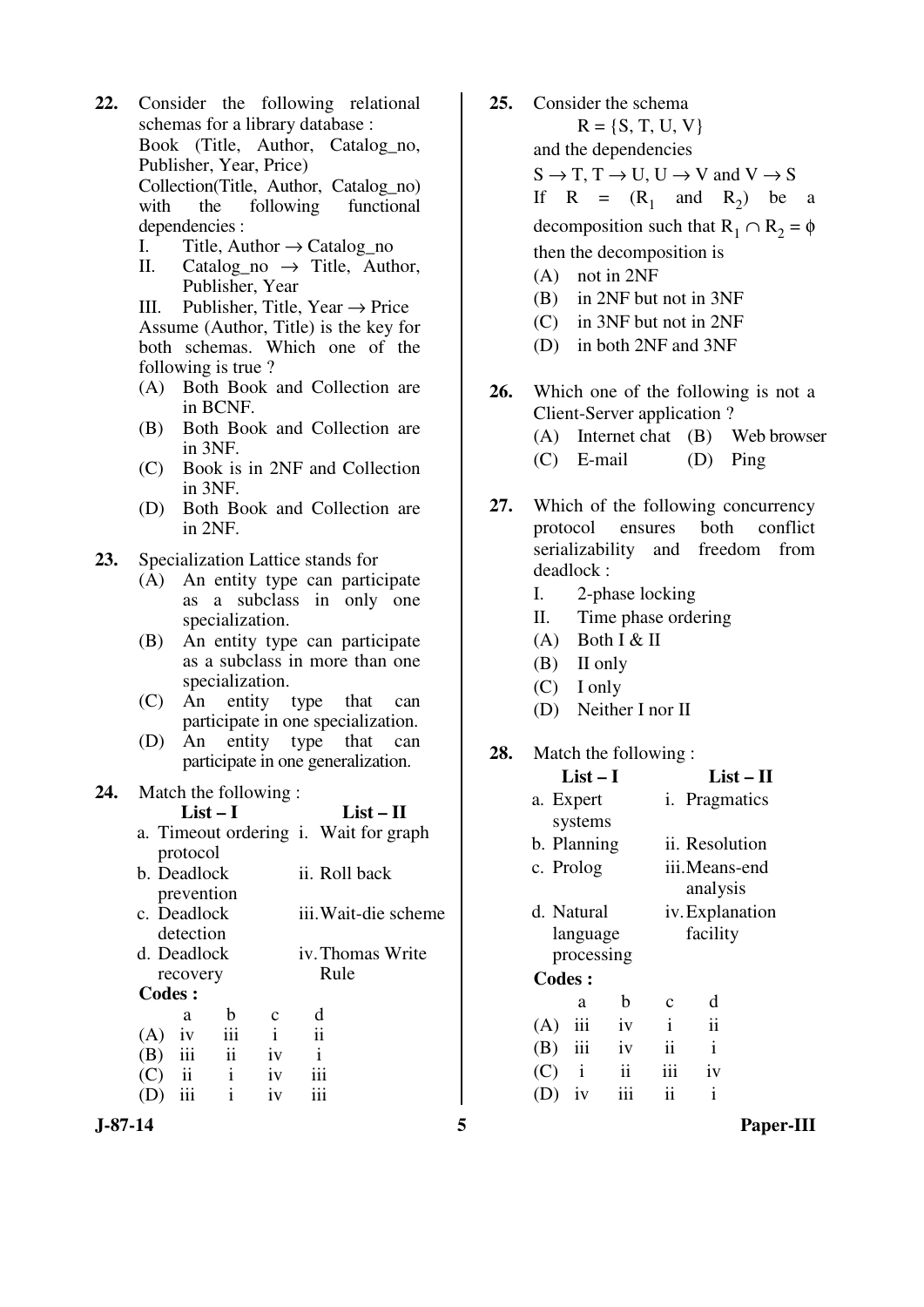- **29.** STRIPS addresses the problem of efficiently representing and implementation of a planner. It is not related to which one of the following ?
	- (A) SHAKEY
	- (B) SRI
	- (C) NLP
	- (D) None of these
- **30.** Slots and facets are used in
	- (A) Semantic Networks
	- (B) Frames
	- (C) Rules
	- (D) All of these
- **31.** Consider  $f(N) = g(N) + h(N)$  Where function g is a measure of the cost of getting from the start node to the current node N and h is an estimate of additional cost of getting from the current node N to the goal node. Then  $f(N) = h(N)$  is used in which one of the following algorithms ?
	- $(A)$   $A^*$  algorithm
	- (B) AO\* algorithm
	- (C) Greedy best first search algorithm
	- (D) Iterative A\* algorithm
- **32.** \_\_\_\_\_\_\_\_predicate calculus allows quantified variables to refer to objects in the domain of discourse and not to predicates or functions.
	- (A) Zero-order (B) First-order
	- (C) Second-order (D) High-order
- **33.** \_\_\_\_\_\_\_\_ is used in game trees to reduce the number of branches of the search tree to be traversed without affecting the solution.
	- (A) Best first search
	- (B) Goal stack planning
	- (C) Alpha-beta pruning procedure
	- (D) Min-max search

## Paper-III 6 J-87-14

**34.** Consider a uniprocessor system where new processes arrive at an average of five processes per minute and each process needs an average of 6 seconds of service time. What will be the CPU utilization ?

| (A) $80\%$ | (B) $50\%$ |
|------------|------------|
| (C) 60 %   | (D) 30 $%$ |

**35.** Consider a program that consists of 8 pages (from 0 to 7) and we have 4 page frames in the physical memory for the pages. The page reference string is :

> 1 2 3 2 5 6 3 4 6 3 7 3 1 5 3 6 3 4 2 4 3 4 5 1

 The number of page faults in LRU and optimal page replacement algorithms are respectively (without including initial page faults to fill available page frames with pages) :

| $(A)$ 9 and 6 | $(B)$ 10 and 7 |
|---------------|----------------|
| $(C)$ 9 and 7 | (D) 10 and 6   |

- **36.** Which of the following statements is not true about disk-arm scheduling algorithms ?
	- (A) SSTF (shortest seek time first) algorithm increases performance of FCFS.
	- (B) The number of requests for disk service are not influenced by file allocation method.
	- (C) Caching the directories and index blocks in main memory can also help in reducing disk arm movements.
	- (D) SCAN and C-SCAN algorithms are less likely to have a starvation problem.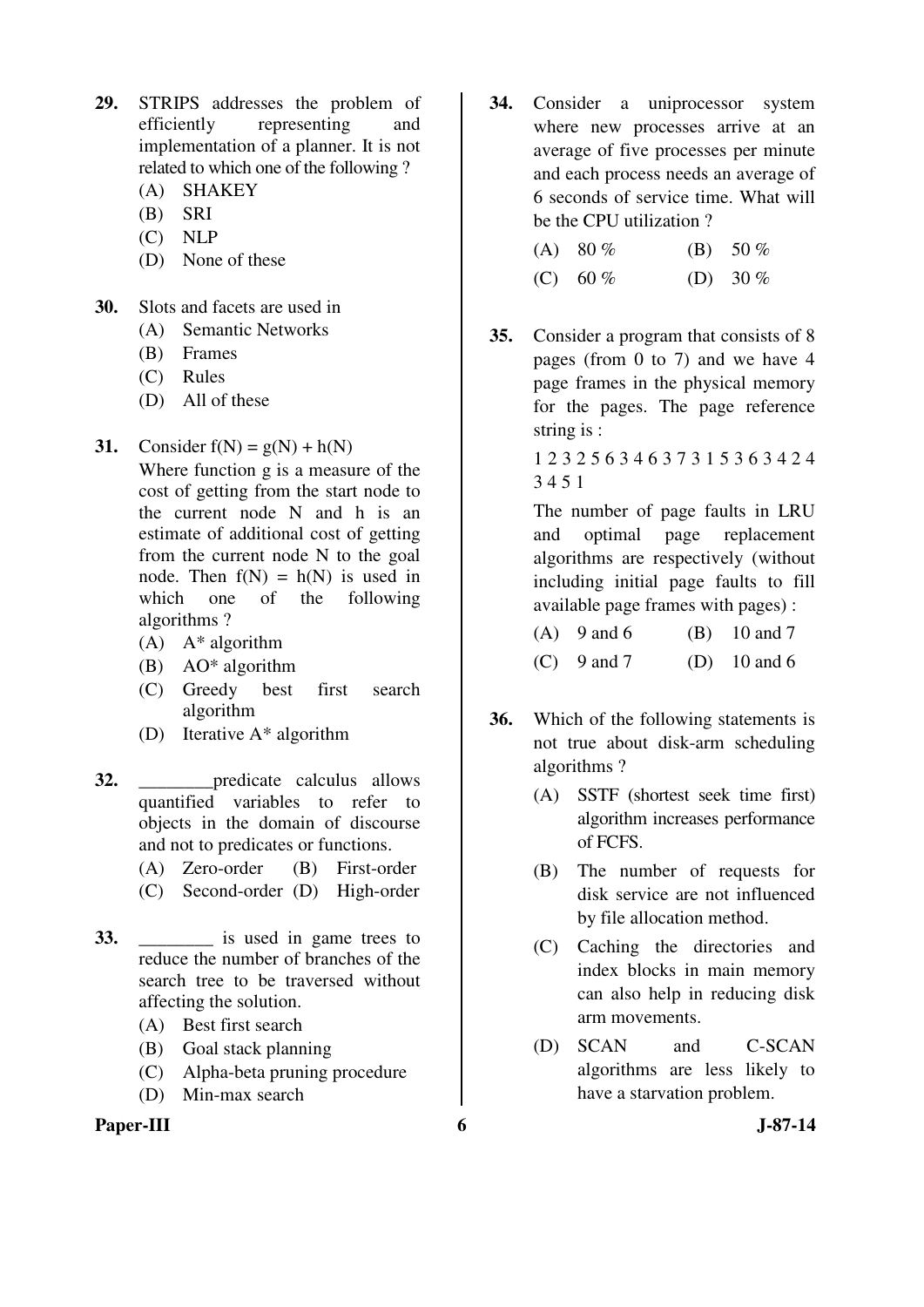- **37. maintains the list of free** disk blocks in the Unix file system.
	- (A) I-node
	- (B) Boot block
	- (C) Super block
	- (D) File allocation table
- **38.** A part of Windows 2000 operating system that is not portable is
	- (A) Device Management
	- (B) Virtual Memory Management
	- (C) Processor Management
	- (D) User Interface
- **39.** Match the following with reference to Unix shell scripts :

| List – I      | List – H                   |              |                       |  |  |
|---------------|----------------------------|--------------|-----------------------|--|--|
| a. \$?        | <i>i.</i> File name of the |              |                       |  |  |
|               |                            |              | current script        |  |  |
| $b.$ \$#      |                            |              | ii. List of arguments |  |  |
| c. $$0$       | iii. The number of         |              |                       |  |  |
|               | arguments                  |              |                       |  |  |
| $d.$ \$*      | iv. Exit status of last    |              |                       |  |  |
|               | command                    |              |                       |  |  |
| <b>Codes:</b> |                            |              |                       |  |  |
| a             | b                          | C            | d                     |  |  |
| iii<br>(A)    | $\mathbf{ii}$              | $\mathbf{i}$ | iv                    |  |  |
| $(B)$ ii      | iii                        | $\mathbf{i}$ | iv                    |  |  |
| $(C)$ iv      | 111                        | $\mathbf{i}$ | $\mathbf{ii}$         |  |  |
| $\mathbf{i}$  |                            | i            | iv                    |  |  |

- **40.** The advantage of \_\_\_\_\_\_\_ is that it can reference memory without paying the price of having a full memory address in the instruction.
	- (A) Direct addressing
	- (B) Indexed addressing
	- (C) Register addressing
	- (D) Register Indirect addressing
- **41.** The reverse polish notation equivalent to the infix expression  $((A + B) * C + D)/(E + F + G)$ 
	- (A)  $AB + C * D + EF + G + /$
	- (B)  $AB + CD * + EF + G + /$
	- (C)  $A B + C * D + E F G + +/$
	- (D)  $A B + C * D + E + F G + /$

- **42.** The output of a sequential circuit depends on
	- (A) present input only
	- (B) past input only
	- (C) both present and past input
	- (D) past output only
- **43.** A byte addressable computer has a memory capacity of  $2^m$  Kbytes and can perform  $2<sup>n</sup>$  operations. An instruction involving 3 operands and one operator needs a maximum of
	- (A) 3m bits
	- $(B)$  m + n bits
	- $(C)$  3m + n bits
	- (D)  $3m + n + 30$  bits
- **44.** Which of the following flip-flops is free from race condition ?
	- (A) T flip-flop
	- (B) SR flip-flop
	- (C) Master-slave JK flip-flop
	- (D) None of the above
- **45.** One of the main features that distinguish microprocessor from micro-computers is
	- (A) words are usually larger in microprocessors.
	- (B) words are shorter in microprocessors.
	- (C) microprocessor does not contain I/O devices.
	- (D) None of the above.
- **46.** The output generated by the LINUX command :

\$ seq 1 2 10

 will be (A) 1 2 10

- (B) 1 2 3 4 5 6 7 8 9 10
- (C) 1 3 5 7 9
- (D) 1 5 10

**J-87-14 7 Paper-III**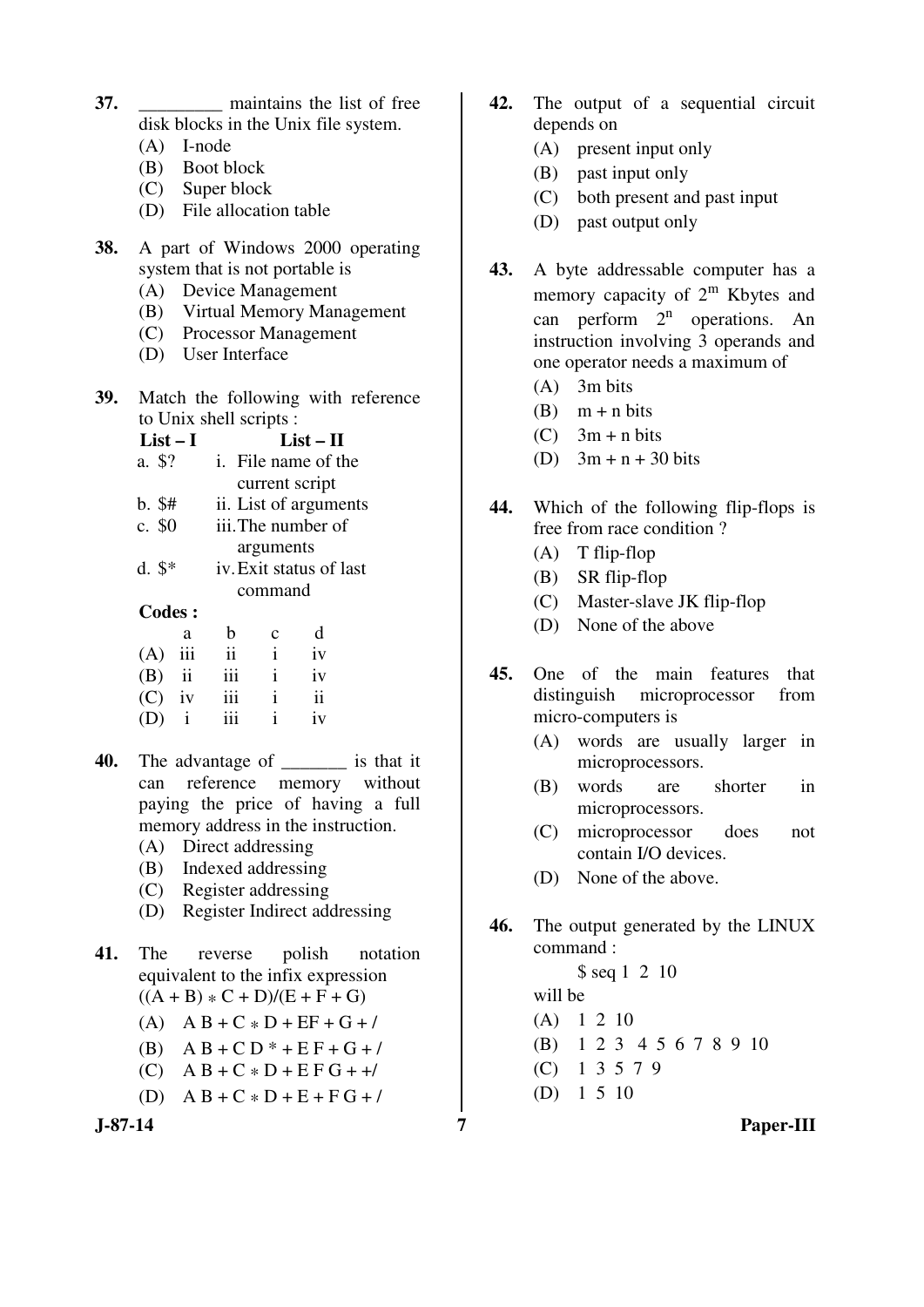- **47.** All the classes necessary for windows programming are available in the module :
	- (A) win.txt (B) win.main
	- (C) win.std (D) MFC
- **48.** Windows 32 API supports
	- (A) 16-bit Windows
	- (B) 32-bit Windows
	- (C) 64-bit Windows
	- (D) All of the above
- **49.** Superficially the term "objectoriented", means that, we organize software as a
	- (A) collection of continuous objects that incorporates both data structure and behaviour.
	- (B) collection of discrete objects that incorporates both discrete structure and behaviour.
	- (C) collection of discrete objects that incorporates both data structure and behaviour.
	- (D) collection of objects that incorporates both discrete data structure and behaviour.
- **50.** The "part-whole", or "a-part-of", relationship in which objects representing the components of something associated with an object representing the entire assembly is called as
	- (A) Association
	- (B) Aggregation
	- (C) Encapsulation
	- (D) Generalisation

**Paper-III** 3 J-87-14

- **51.** The pure object oriented programming language with extensive metadata available and modifiable at run time is
	- (A) Small talk  $(B)$  C++
	- (C) Java (D) Eiffel
- **52.** Match the following interfaces of Java. Servlet package :

**List I List II** 

|               | LISt – 1           |               |                           | LISt – 11    |                                |
|---------------|--------------------|---------------|---------------------------|--------------|--------------------------------|
|               | a. Servlet Config  | i. Enables    | Servlets to<br>log events |              |                                |
|               | b. Servlet Context |               |                           |              | ii. Read data<br>from a client |
|               | c. Servlet Request |               |                           |              | iii. Write data to<br>a client |
|               | d. Servlet         |               |                           | iv. To get   |                                |
| Response      |                    |               |                           |              | initialization                 |
|               |                    |               |                           |              | parameters                     |
| <b>Codes:</b> |                    |               |                           |              |                                |
|               | a                  | b             | $\mathbf{C}$              | d            |                                |
| (A)           | iii                | iv            | ii                        | $\mathbf{i}$ |                                |
| $(B)$ iii     |                    | $\mathbf{ii}$ | iv                        | $\mathbf{i}$ |                                |
| $(C)$ ii      |                    | iii           | iv                        | $\mathbf{i}$ |                                |
| $(D)$ iv      |                    | $\mathbf{i}$  | $\ddot{\rm n}$            | iii          |                                |

- **53.** The syntax of capturing events method for document object is
	- (A) CaptureEvents()
	- (B) CaptureEvents(Orgs eventType)
	- (C) CaptureEvents(eventType)
	- (D) CaptureEvents(eventVal)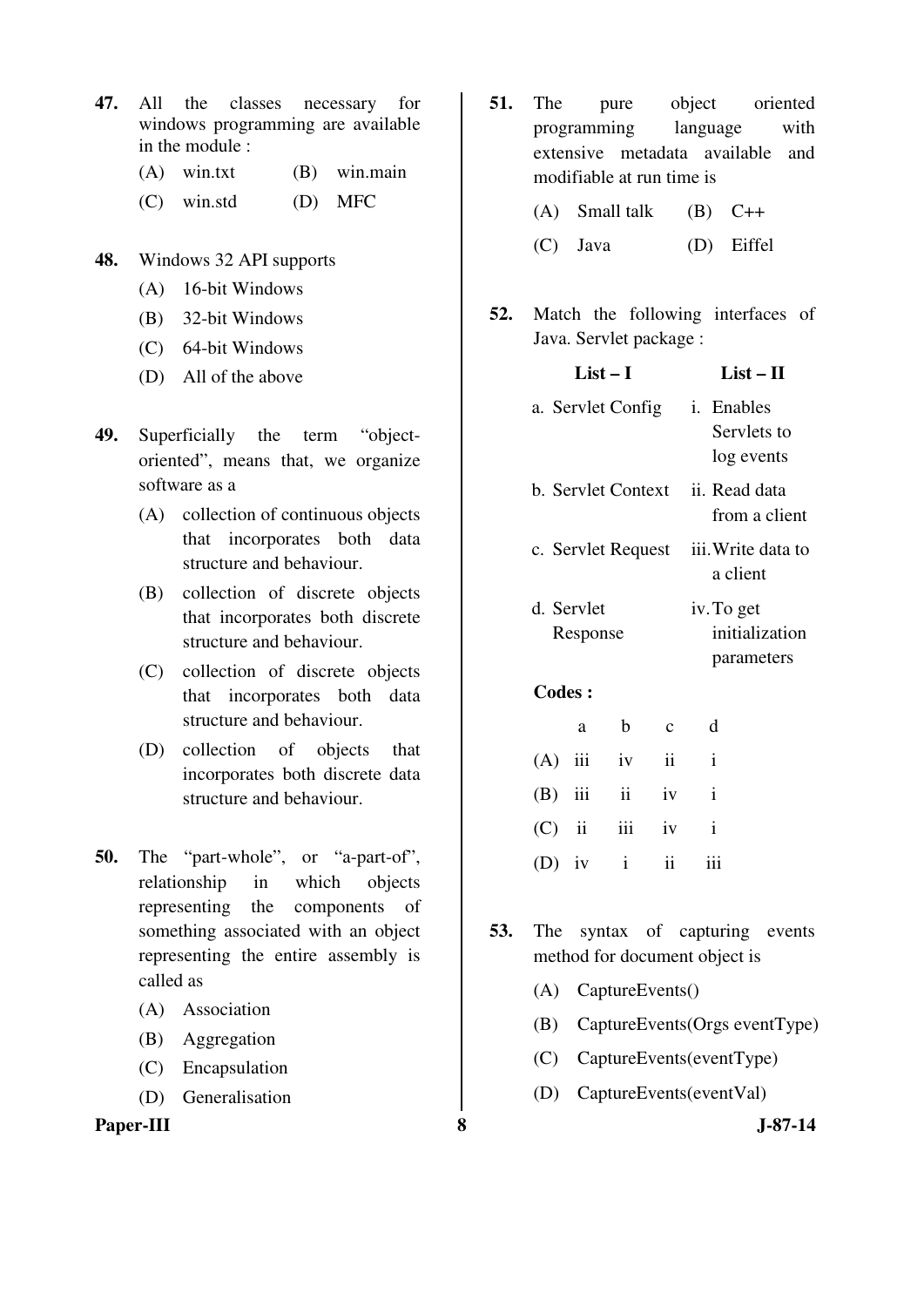- **54.** Linking to another place in the same or another webpage require two A (Anchor) tags, the first with the \_\_\_\_\_\_\_\_ attribute and the second with the \_\_\_\_\_\_\_\_\_ attribute.
	- (A) NAME & LINK
	- (B) LINK & HREF
	- (C) HREF & NAME
	- (D) TARGET & VALUE
- **55.** Given an image of size  $1024 \times 1024$ pixels in which intensity of each pixel is an 8-bit quality. It requires of storage space if the image is not compressed.
	- (A) one Terabyte
	- (B) one Megabyte
	- (C) 8 Megabytes
	- (D) 8 Terabytes
- **56.** Match the following cryptographic algorithms with their design issues :

|               | List – I  |                         |               | List $-$ H |                     |                                      |  |
|---------------|-----------|-------------------------|---------------|------------|---------------------|--------------------------------------|--|
|               | a. DES    |                         |               | i.         |                     | <b>Message Digest</b>                |  |
|               | b. AES    |                         |               | ii.        |                     | Public Key                           |  |
|               | c. RSA    |                         |               | iii.       | 56-bit key          |                                      |  |
|               |           | d. SHA-1                |               |            |                     | iv. 128-bit key                      |  |
| <b>Codes:</b> |           |                         |               |            |                     |                                      |  |
|               |           | a                       | b             |            | $\mathbf{c}$        | d                                    |  |
|               | (A)       | $\overline{\mathbf{u}}$ | $\mathbf{i}$  |            | iv                  | iii                                  |  |
|               | $(B)$ iii |                         | $\mathbf{i}$  |            | iv                  | $\ddot{\rm ii}$                      |  |
|               | $(C)$ iii |                         | $i\mathbf{v}$ |            | $\ddot{\mathbf{i}}$ | $\mathbf{i}$                         |  |
|               | $(D)$ iv  |                         | $\mathbf{i}$  |            | $\ddot{\mathbf{i}}$ | iii                                  |  |
|               |           |                         |               |            |                     |                                      |  |
| 57.           |           |                         |               |            |                     | Consider a code with five valid code |  |
|               |           |                         |               |            |                     |                                      |  |

words of length ten : 0000000000, 0000011111, 1111100000, 1110000011, 1111111111

Hamming distance of the code is

| (A) 5   | $(B)$ 10 |  |
|---------|----------|--|
| $(C)$ 8 | $(D)$ 9  |  |



- **58.** Which of the following special cases does not require reformulation of the problem in order to obtain a solution ?
	- (A) Alternate optimality
	- (B) Infeasibility
	- (C) Unboundedness
	- (D) All of the above
- **59.** The given maximization assignment problem can be converted into a minimization problem by
	- (A) subtracting each entry in a column from the maximum value in that column.
	- (B) subtracting each entry in the table from the maximum value in that table.
	- (C) adding each entry in a column from the maximum value in that column.
	- (D) adding maximum value of the table to each entry in the table.
- **60.** The initial basic feasible solution of the following transportion problem :

|                          |                | <b>Destination</b> |                     |                |                    |
|--------------------------|----------------|--------------------|---------------------|----------------|--------------------|
|                          |                | $D_1$              |                     |                | $D_2$ $D_3$ Supply |
|                          | O <sub>1</sub> | $\overline{2}$     | $\overline{7}$      | $\overline{4}$ | 5                  |
| <b>Origins</b>           | $O_2$          | $\mathbf{3}$       | $\mathbf{3}$        | $\mathbf{1}$   | 8                  |
|                          |                |                    | $5\quad 4$          | 7              | 7                  |
|                          | $O_3$ $O_4$    |                    | $1 \quad 6 \quad 2$ |                | 14                 |
|                          | <b>Demand</b>  | $\overline{7}$     | 9                   | 18             |                    |
| is given as              |                |                    |                     |                |                    |
|                          | 5              |                    |                     |                |                    |
|                          |                |                    | 8                   |                |                    |
|                          |                | 7                  |                     |                |                    |
|                          | $\overline{2}$ | $\overline{2}$     | 10                  |                |                    |
| then the minimum cost is |                |                    |                     |                |                    |
| $(A)$ 76                 |                |                    | (B)                 | 78             |                    |
| (C)<br>80                |                |                    |                     | 82             |                    |
|                          |                |                    |                     |                |                    |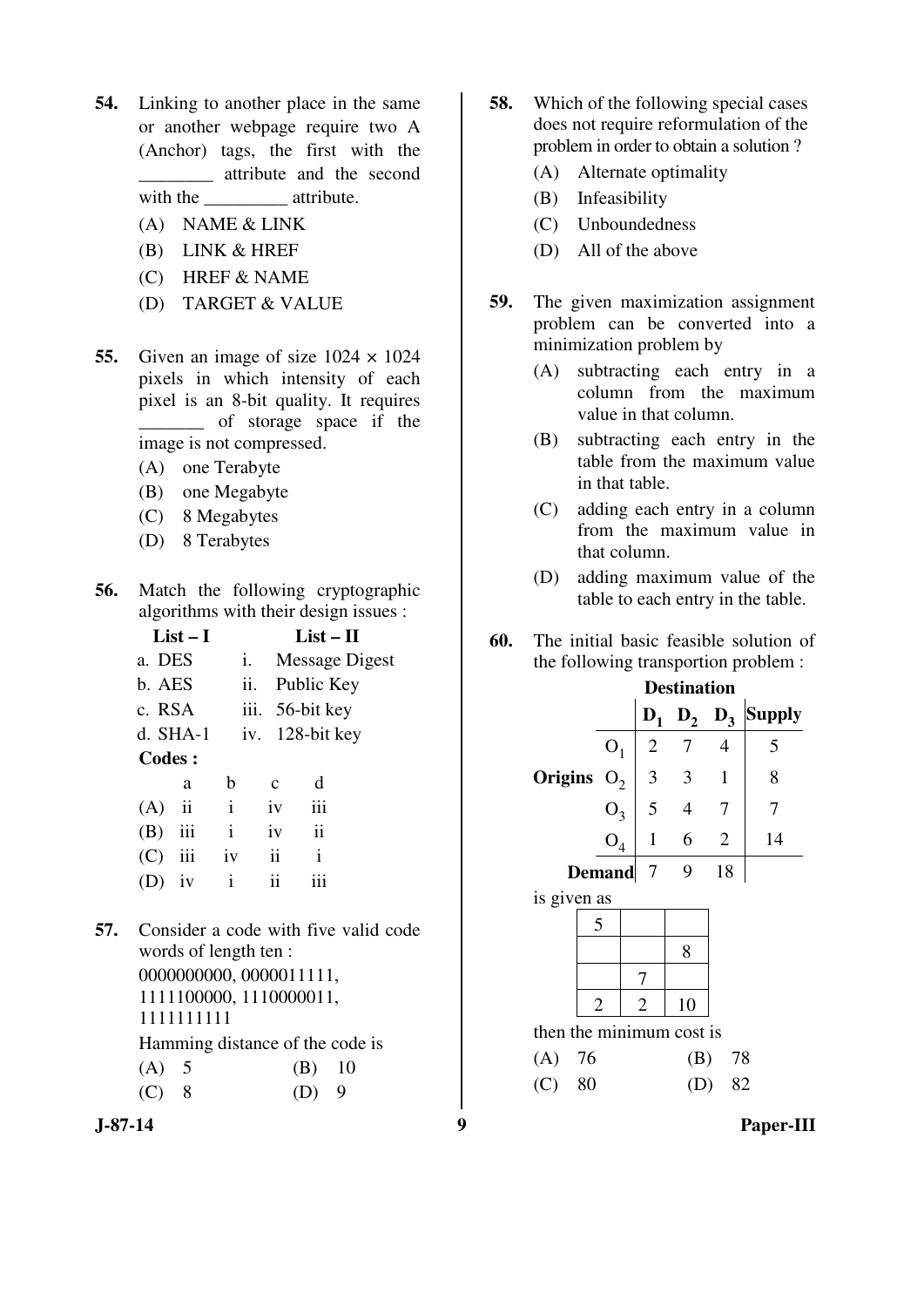**61.** Given the following equalities :

 $E_1$ :  $n^{K+\epsilon}$  +  $n^K$  lg  $n = \theta(n^{K+\epsilon})$  for all fixed K and  $\in$ , K > 0 and  $\in$  > 0.  $E_2$ :  $n^3 2^n + 6n^2 3^n = O(n^3 2^n)$ 

Which of the following is true ?

- (A)  $E_1$  is correct and  $E_2$  is correct.
- (B)  $E_1$  is correct and  $E_2$  is not correct.
- (C)  $E_1$  is not correct and  $E_2$  is correct.
- (D)  $E_1$  is not correct and  $E_2$  is not correct.
- **62.** Consider the fractional knapsack instance  $n = 4$ ,  $(p_1, p_2, p_3, p_4) = (10,$ 10, 12, 18),  $(w_1, w_2, w_3, w_4) = (2, 4,$  $6, 9$  and M = 15. The maximum profit is given by

 (Assume p and w denotes profit and weight of objects respectively)

- (A) 40 (B) 38 (C) 32 (D) 30
- **63.** The solution of the recurrence relation of T(n) =  $3T$  $\bigg)$  $\int$ floor $\left(\right)$  $\left(\frac{\mathbf{n}}{4}\right)$  $\left(\frac{1}{4}\right)$  + n is

(A)  $O(n^2)$ ) (B) O(n*l*g n)

- (C)  $O(n)$  (D)  $O(l \nvert g n)$
- **64.** If h is chosen from a universal collection of hash functions and is used to hash n keys into a table of size m, where  $n < m$ , the expected number of collisions involving a particular key K is
	- (A) less than 1
	- (B) less than *l*g n
	- (C) greater than 1
	- (D) greater than *l*g n
- Paper-III **10** J-87-14
- **65.** Given the following statements :
	- $S_1$  : The subgraph-isomorphism problem takes two graphs  $G_1$ and  $G_2$  and asks whether  $G_1$  is a subgraph of  $G_2$ .
- $S_2$ : The set-partition problem takes as input a set S of numbers and asks whether the numbers can be partitioned into two sets A and  $\overline{A} = S - A$  such that

$$
\sum x \le A = \sum x
$$
  

$$
x \in A = x \in \overline{A}
$$

Which of the following is true ?

- (A)  $S_1$  is NP problem and  $S_2$  is P problem.
- (B)  $S_1$  is NP problem and  $S_2$  is NP problem.
- (C)  $S_1$  is P problem and  $S_2$  is P problem.
- (D)  $S_1$  is P problem and  $S_2$  is NP problem.
- **66.** Suppose that the splits at every level of quicksort are in the proportion  $(1 - \alpha)$  to  $\alpha$ , where  $0 < \alpha \leq \frac{1}{2}$  is a constant. The minimum depth of a leaf in the recursion tree is approximately given by

(A) 
$$
-\frac{lgn}{lg(1-\alpha)}
$$
  
\n(B) 
$$
-\frac{lg(1-\alpha)}{lgn}
$$
  
\n(C) 
$$
-\frac{lgn}{lg\alpha}
$$
  
\n(D) 
$$
-\frac{lg\alpha}{lgn}
$$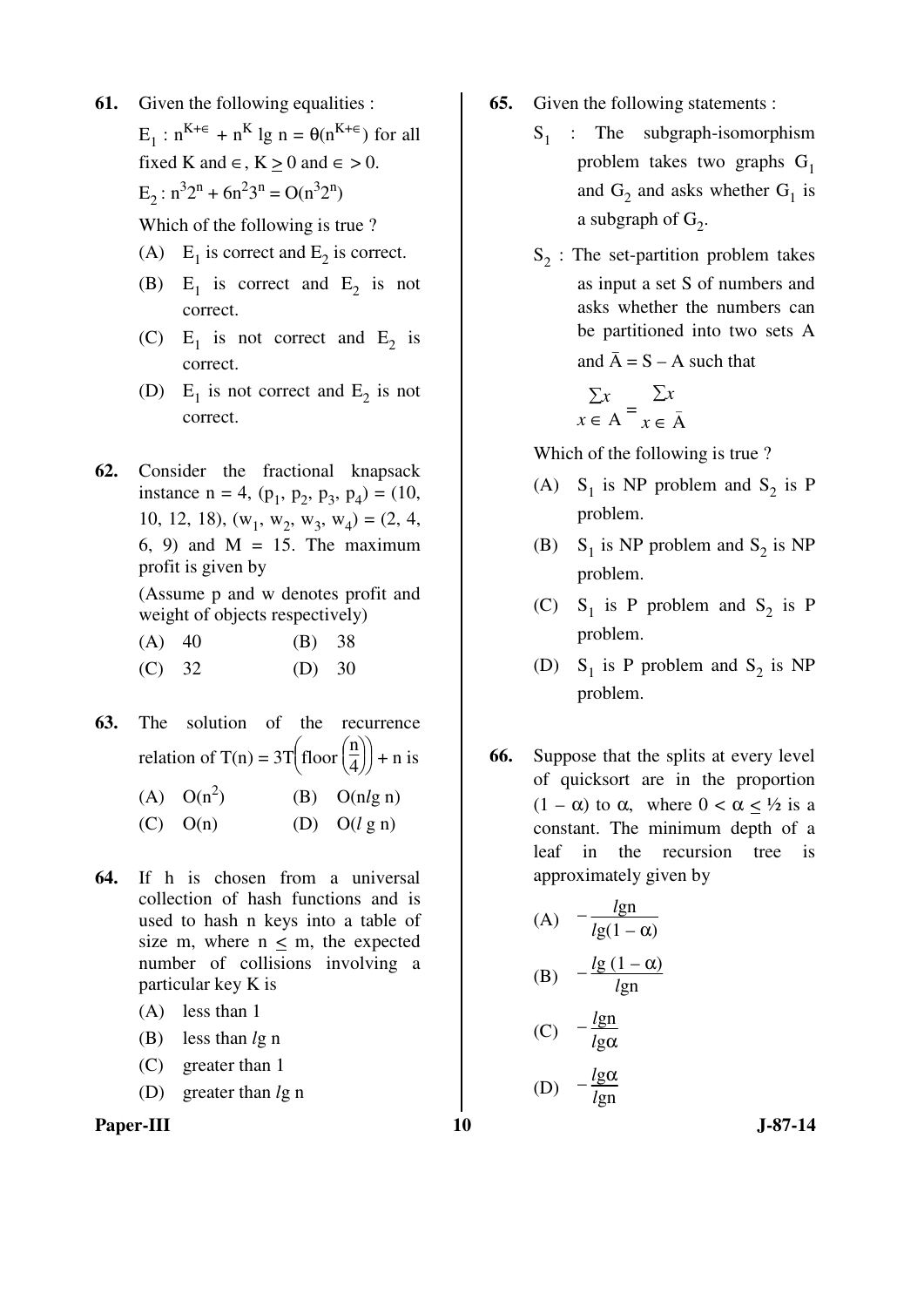- **67.** Ten signals, each requiring 3000 Hz, are multiplexed on to a single channel using FDM. How much minimum bandwidth is required for the multiplexed channel ? Assume that the guard bands are 300 Hz wide.
	- (A) 30,000
	- (B) 32,700
	- (C) 33,000
	- (D) None of the above
- **68.** A terminal multiplexer has six 1200 bps terminals and 'n' 300 bps terminals connected to it. If the outgoing line is 9600 bps, what is the value of n ?

| (A) 4    | $(B)$ 8 |  |
|----------|---------|--|
| $(C)$ 16 | (D) 28  |  |

- **69.** Which of the following is used in the options field of IPv4 ?
	- (A) Strict source routing
	- (B) Loose source routing
	- (C) time stamp
	- (D) All of the above
- **70.** Which layers of the OSI reference model are host-to-host layers ?
	- (A) Transport, Session, Presentation, Application
	- (B) Network, Transport, Session, Presentation
	- (C) Data-link, Network, Transport, Session
	- (D) Physical, Data-link, Network, Transport
- **71.** A network on the Internet has a subnet mask of 255.255.240.0. What is the maximum number of hosts it can handle ?

| $(A)$ 1024 | $(B)$ 2048 |
|------------|------------|
| $(C)$ 4096 | $(D)$ 8192 |

- **72.** Four bits are used for packed sequence numbering in a sliding window protocol used in a computer network. What is the maximum window size ?
	- (A) 4 (B) 8 (C) 15 (D) 16
- **73.** Given the following two grammars :
- $G_1: S \rightarrow AB \mid aaB$ 
	- $A \rightarrow a \mid Aa$
	- $B \rightarrow b$
- $G_2: S \rightarrow a S b S b S s A S A$

Which statement is correct ?

- (A)  $G_1$  is unambiguous and  $G_2$  is unambiguous.
- (B)  $G_1$  is unambiguous and  $G_2$  is ambiguous.
- (C)  $G_1$  is ambiguous and  $G_2$  is unambiguous.
- (D)  $G_1$  is ambiguous and  $G_2$  is ambiguous.

### **74.** Match the following :

| List $-1$                                 | List – H                  |                                 |  |  |
|-------------------------------------------|---------------------------|---------------------------------|--|--|
| a. Chomsky                                | $\mathbf{i}$              | $S \rightarrow b S S$   a S   c |  |  |
| Normal form                               |                           |                                 |  |  |
| b. Greibach                               | ii.                       | $S \rightarrow a S b   ab$      |  |  |
| Normal form                               |                           |                                 |  |  |
| c. S-grammar                              |                           | iii. $S \rightarrow AS \mid a$  |  |  |
|                                           |                           | $A \rightarrow SA \mid b$       |  |  |
| d. LL grammar iv. $S \rightarrow a B S B$ |                           |                                 |  |  |
|                                           |                           | $B \rightarrow b$               |  |  |
| <b>Codes:</b>                             |                           |                                 |  |  |
| h<br>a                                    |                           |                                 |  |  |
| iii<br>iv<br>(A)                          | $\overline{\overline{i}}$ | $\mathbf{ii}$                   |  |  |
| iii<br>В                                  | ii                        | $\mathbf{i}$<br>$\overline{11}$ |  |  |
| 1V<br>iv                                  | $\mathbf{i}$              | i                               |  |  |
|                                           |                           |                                 |  |  |

**75.** Given the following two languages :  $L_1 = \{a^n b^n \mid n \ge 1\} \cup \{a\}$  $L_2 = \{ w \subset w^R \mid w \in \{a, b\}^* \}$ 

Which statement is correct ?

- (A) Both  $L_1$  and  $L_2$  are not deterministic.
	- (B)  $L_1$  is not deterministic and  $L_2$  is deterministic.
	- (C) L<sub>1</sub> is deterministic and L<sub>2</sub> is not deterministic.
- (D) Both  $L_1$  and  $L_2$  are deterministic.